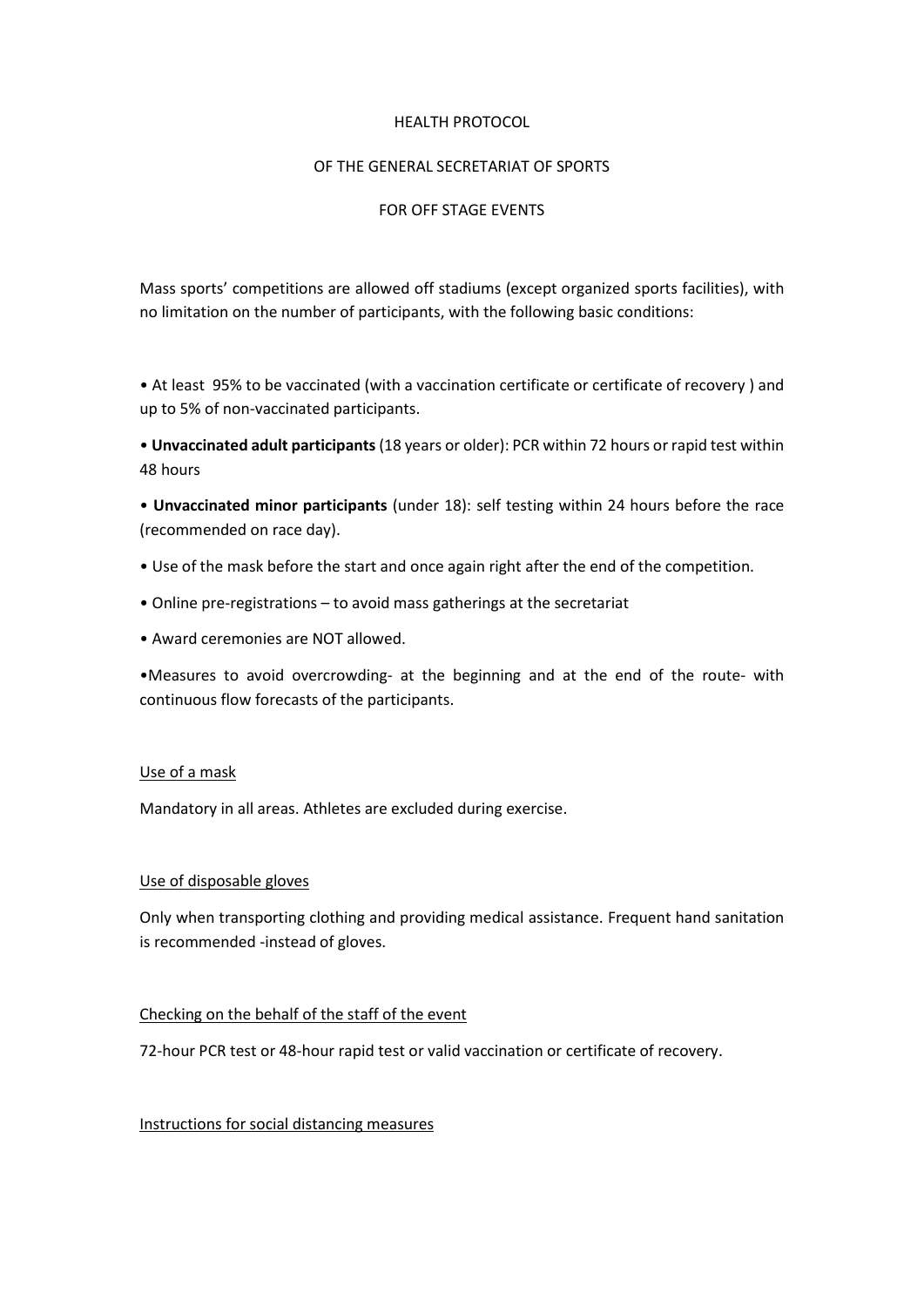Those who are excluded from the screening tests with COVID-19 antigen test, must provide a valid vaccination certificate or certificate of recovery (based on Current Joint Ministerial Decision- JMD).

If there is a group movement of participants for the races, it is recommended that the test should be done before the transfer (before boarding a plane, a bus, etc.), provided that the limits of the above paragraph are followed.

Αt start-up and finish οf the route, there will be measures to avoid overcrowding with continuous flow predictions of the participants.

It is highly recommended to avoid hugs and handshakes.

### **Registrations**

Online registration of participants.

### Award Ceremonies

Award ceremonies are not allowed. However, an adjustment can also be made.

Athletes are about to receive their medals by themselves,without contact, following the measures of social distancing.

### Audience

The presence of spectators in all matches/races is prohibited.

### Instructions for disinfecting the equipment shared by everyone

According to the Instructions of NPHO / EODY for the cleaning / disinfection of non-sanitary Places: https://eody.gov.gr/odigies-gia-ton-perivallontiko-katharismo-mi-ygeionomikonmonadon-poy-echoun-ektethei-ston-io-sars-cov-2/

Disinfection is recommended before and after using the equipment.

### Management of athletes, technical staff etc in the event of a new coronavirus case

The following are the instructions of NPHO/EODY for the general population:

https://eody.gov.gr/wp-content/uploads/2021/12/epikairopoiisi-odigion-apomonosis-kaiquarantine-kroysmaton-covid-19-20211229.pdf

# **Transfers**

The transfers of participating athletes, staff, judges, etc. for each event's purposes, will be conducted regarding the protocols of NPHO/EODY for transportation.